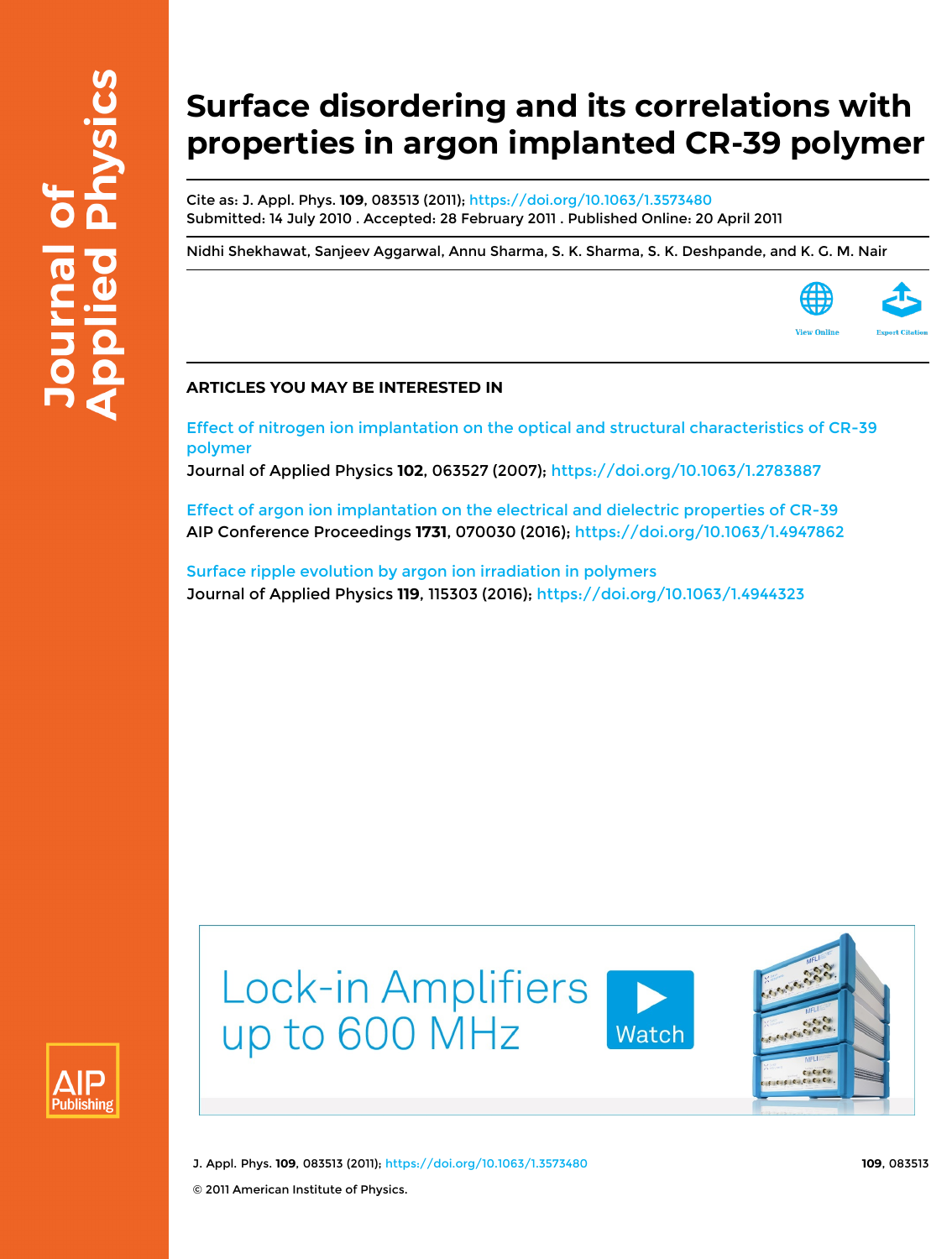## [Surface disordering and its correlations with properties in argon implanted](http://dx.doi.org/10.1063/1.3573480) [CR-39 polymer](http://dx.doi.org/10.1063/1.3573480)

Nidhi Shekhawat,<sup>1</sup> Sanjeev Aggarwal,<sup>1,a)</sup> Annu Sharma,<sup>1</sup> S. K. Sharma,<sup>2</sup> S. K. Deshpande,<sup>3</sup> and K. G. M. Nair<sup>4</sup>

<sup>1</sup>Department of Physics, Kurukshetra University, Kurukshetra 136119, India

<sup>2</sup>Department of Chemical Engineering, I. I. T. Kanpur, Kanpur 208016, India

3 UGC-DAE Consortium for Scientific Research, Mumbai Centre, BARC, Mumbai 400085, India

4 Materials Science Division, Indira Gandhi Centre for Atomic Research, Kalpakkam 603102, India

(Received 14 July 2010; accepted 28 February 2011; published online 20 April 2011)

The influence of  $Ar^+$  implantation induced disordering in the surface layers of the CR-39 polymer on its optical properties and surface hardness has been studied. The specimens were implanted at 130 keV to the doses of  $5 \times 10^{14}$ ,  $1 \times 10^{15}$ ,  $1 \times 10^{16}$  Ar<sup>+</sup> cm<sup>-2</sup>. The structural behavior of the pre- and postimplanted specimens was investigated using UV-Visible, Raman, and x-ray diffraction techniques. Formation of disordered graphitelike structures in the implanted layers of polycarbonate has been observed using Raman and UV-Visible spectroscopy. A significant increase in the value of disorder content (Urbach energy) from 0.77 eV to 1.48 eV and a continuous decline in optical bandgap (from 3.43 eV to 2.32 eV) with increasing implantation dose have been observed. This decrease in optical bandgap has been found to have linear dependence on the increase in the Urbach energy, which points toward the formation of disordered structures in the implanted layers of CR-39 polymer. Further, Knoop microhardness is found to be enhanced by a factor of 7 (at a load of 9.8 mN) after implantation. The possible correlation of the increase in Knoop surface hardness with the changes observed as a result of implantation has been established and discussed.  $\odot$  2011 American Institute of Physics. [doi[:10.1063/1.3573480](http://dx.doi.org/10.1063/1.3573480)]

#### I. INTRODUCTION

Polymers offer unique properties, application prospects, and diversity in performance and characteristics, which cannot be matched by any other class of material. Polymers are extensively used in making optical fibers, optical filters, sensors, lenses, etc., and have immense importance, as they are widely replacing metals in various disciplines. Some polymers are also used in bulletproofing as a result of their high strength. $1-3$  $1-3$  $1-3$  Yet sometimes their industrial applications are limited by undesirable surface properties like low density, high elasticity, chemical inertness, poor electrical conductivity, low hardness, etc. All these properties of polymers need to be modified without altering their bulk properties. $4-6$ 

Interest in ion beam induced improvement in the surface of various polymers has increased in recent years. As the energetic ions used for the modification have limited penetration depth up to a few  $\mu$ m or nm (depending upon their energy and Z) therefore, they can be used for modifying the surface of the polymers without altering the bulk structure. During the ion implantation process, the incident ion loses its energy via nuclear and electronic stopping processes. Nuclear energy loss arises from collisions between the incident ions and the target nuclei causing atomic displacements and phonons, whereas electronic energy loss arises from the interaction between the incident ions and target electrons resulting in electronic excitations and ionizations. All these processes in the target surface lead to the formation of a disordered network, which contains structural disorders in the form of free radicals, broken chain segments, and dangling bonds.<sup>7,8</sup>

The implantation of noble gaseous ions eliminates the doping effect of impurities and makes it possible to study the radiation effects of ions on the polymer without bonding with the polymeric chains. $4,9,10$  Therefore, these beams have gathered great attention from researchers, as they can produce far superior products in terms of improved surface hardness, reduced wear, increased corrosion resistance, better biocompatibility, improved optical properties, altered electrical/electronic properties, etc. We have chosen argon ions to modify the surface structure of the CR-39 polymer, basic monomer structure of which is shown in Fig. 1. CR-39 is a transparent, thermosetting resin (aliphatic polycarbonate) that combines an exceptional range of qualities that are not available in other transparent plastic materials. It is used in making lenses, solid-state nuclear track detectors, sensors, photographic filters, etc. $11-13$  $11-13$  $11-13$ 



FIG. 1. Monomer structure of CR-39 polymer.

a)Author to whom correspondence should be addressed. Electronic mail: write2sa@gmail.com.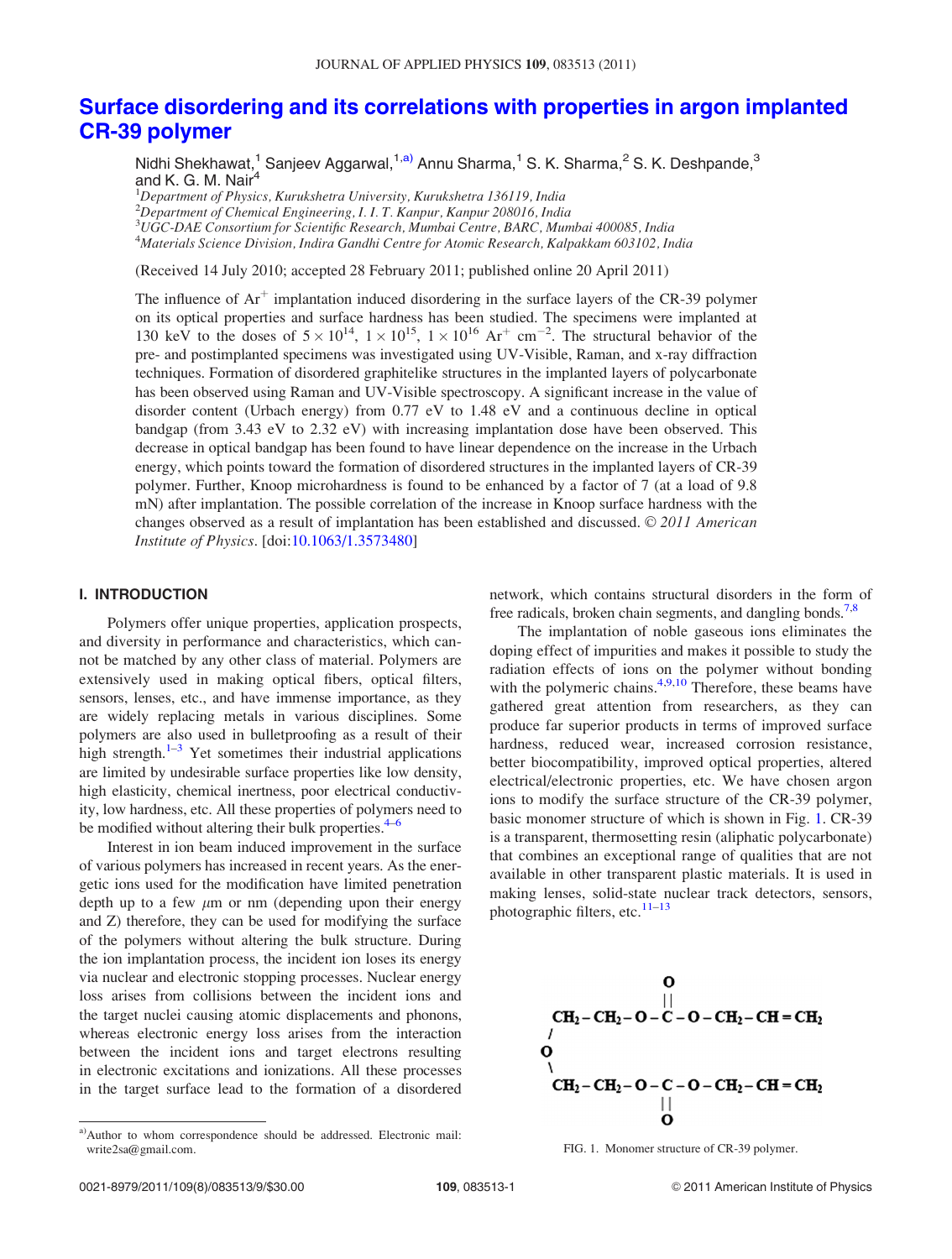<span id="page-2-0"></span>Some reports are present in the literature on similar ion– substrate combinations (but with different ion beam parame-ters like energy, dose, current, etc.).<sup>[12–16](#page-8-0)</sup> Yap *et al.* have measured changes in optical and mechanical properties of the CR-39 polymer as an effect of 50 keV argon ion implantation. They have shown a drastic decline in optical bandgap and a nearly five times hike in the nanohardness of the implanted specimens.<sup>[12](#page-8-0)–[14](#page-8-0)</sup> Abdul-Kader et al. have also studied changes in the optical bandgap and Vickers microhardness of the CR-39 polymer after subjecting it to 320 keV argon ion implantation. They have reported a continuous decrease in optical bandgap and a nearly three times enhancement in the microhardness of the implanted speci-mens.<sup>[15,16](#page-8-0)</sup> The disordering produced during implantation is largely responsible for such changes in the properties.<sup>[12–16](#page-8-0)</sup> The measurement of disorder content using the Urbach edge method and the intensity ratio  $(I_D/I_G)$  of the D and G bands observed in Raman spectra is an important concept, and has not been addressed clearly in available reports.

The aim of our present work is to study the disorder content in surface layers of the CR-39 polymer as a result of argon ion implantation and to establish correlations with the changes observed in its optical bandgap and surface hardness. The study of microhardness and UV-Visible absorption in implanted specimens provides information regarding change in its strength and energy bandgap. Alteration in the bandgap of implanted specimens enhances the electronic applications of this polymer whereas modifications to the microhardness can improve its application in situations where common polymers suffer mechanical failure due to unwanted conditions. In the present case, we have studied the effect of 130 keV  $Ar^+$  implantation with different ion fluences on the optical bandgap and Knoop microhardness of the CR-39 polymer. The structural and chemical changes as a result of ion implantation have been investigated by using glancing angle X-ray diffraction (GXRD), UV-Visible, and Raman spectroscopy. The possible correlations of the disorder parameters with optical bandgap and microhardness have been established and discussed.

#### II. EXPERIMENTAL DETAILS

 $1 \times 1$  cm<sup>2</sup> samples were cut from 1 mm thick sheets of optically transparent CR-39 polymer supplied by M/S TAS-TRAK (Bristol, England). Some of these samples were implanted with 130 keV  $Ar<sup>+</sup>$  ions under a vacuum of  $7.5 \times 10^{-7}$  Torr, using the 150 kV Linear Accelerator facility available at Materials Science Division, Indira Gandhi Centre of Atomic Research, Kalpakkam, India. A low beam current density of 0.35  $\mu$ A cm<sup>-2</sup> was used to achieve fluences of  $5 \times 10^{14}$ ,  $1 \times 10^{15}$ , and  $1 \times 10^{16}$  ions cm<sup>-2</sup>. The average range of implanted argon was  $\sim$ 180 nm as per Stopping and Range of Ions in Matter (SRIM) simulations. The value of electronic and nuclear losses was  $2.66 \text{ eV/A}$  and  $2.70 \text{ eV}$ Å, respectively.

UV-Visible transmission and absorption studies in the pre- and postimplanted specimens were carried out using Shimadzu Double beam double monochromator spectrophotometer (UV-2550), equipped with Integrated Sphere Assembly ISR-240A in the wavelength range of 190–900 nm with a resolution of 0.5 nm. All absorption spectra were recorded, keeping air as the reference.

The chemical and structural changes as a result of implantation were recorded using a Wi Tec, Confocal Micro-Raman Spectrometer having Ar<sup>+</sup> laser ( $\lambda$  = 532 nm) for excitation.

The near surface structure in both virgin and implanted samples was investigated by glancing angle x-ray diffraction (Cu K<sub>a</sub>;  $\lambda = 0.154$  nm) on a Seifert 3003 TT X-ray diffractometer. The angle of incidence between the beam and sample surface was kept at  $0.1^\circ$  and the diffraction patterns were recorded in the range of  $14^{\circ} - 30^{\circ}$ .

Surface hardness measurements were carried out on a UHL Microhardness Tester using a Knoop indenter. Test loads from 9.8 to 98.1 mN were applied for a dwell time of 30 s. The indentation depth was calculated using the relation:

Depth of indentation 
$$
\tau = \frac{d}{30} \mu \text{m}
$$
,

where *d* is the long diagonal of the Knoop indentation mark.

#### III. RESULTS AND DISCUSSION

#### A. Estimation of implantation induced disordering

Ion beam treatment creates disordered structures within the implanted layers of polymers in the form of distorted carbon rings. The values for this disorder content in implanted polymers can be calculated from optical absorption spectra by measuring the Urbach energy  $(E_u)$  using the Urbach edge method.  $E_u$  is related to the statistical distribution of sp<sup>2</sup> clusters and chains of different shape and size. Therefore, the disorder content present in the polymers as a result of the lack of ordered ring structures can be evaluated in terms of Urbach energy  $(E_u)$  from the optical absorption spectra.

Figure 2 presents the UV-Visible absorption spectra of virgin and  $Ar^+$  implanted (fluences of  $5 \times 10^{14}$ ,  $1 \times 10^{15}$ , and  $1 \times 10^{16}$  ions cm<sup>-2</sup>) CR-39 polymer. In the virgin



FIG. 2. UV-VIS absorption spectra of CR-39 polymer: (a) virgin, and implanted at 130 keV to (b)  $5 \times 10^{14}$ , (c)  $1 \times 10^{15}$ , and (d)  $1 \times 10^{16}$  Ar<sup>+</sup>  $\mathrm{cm}^{-2}$ .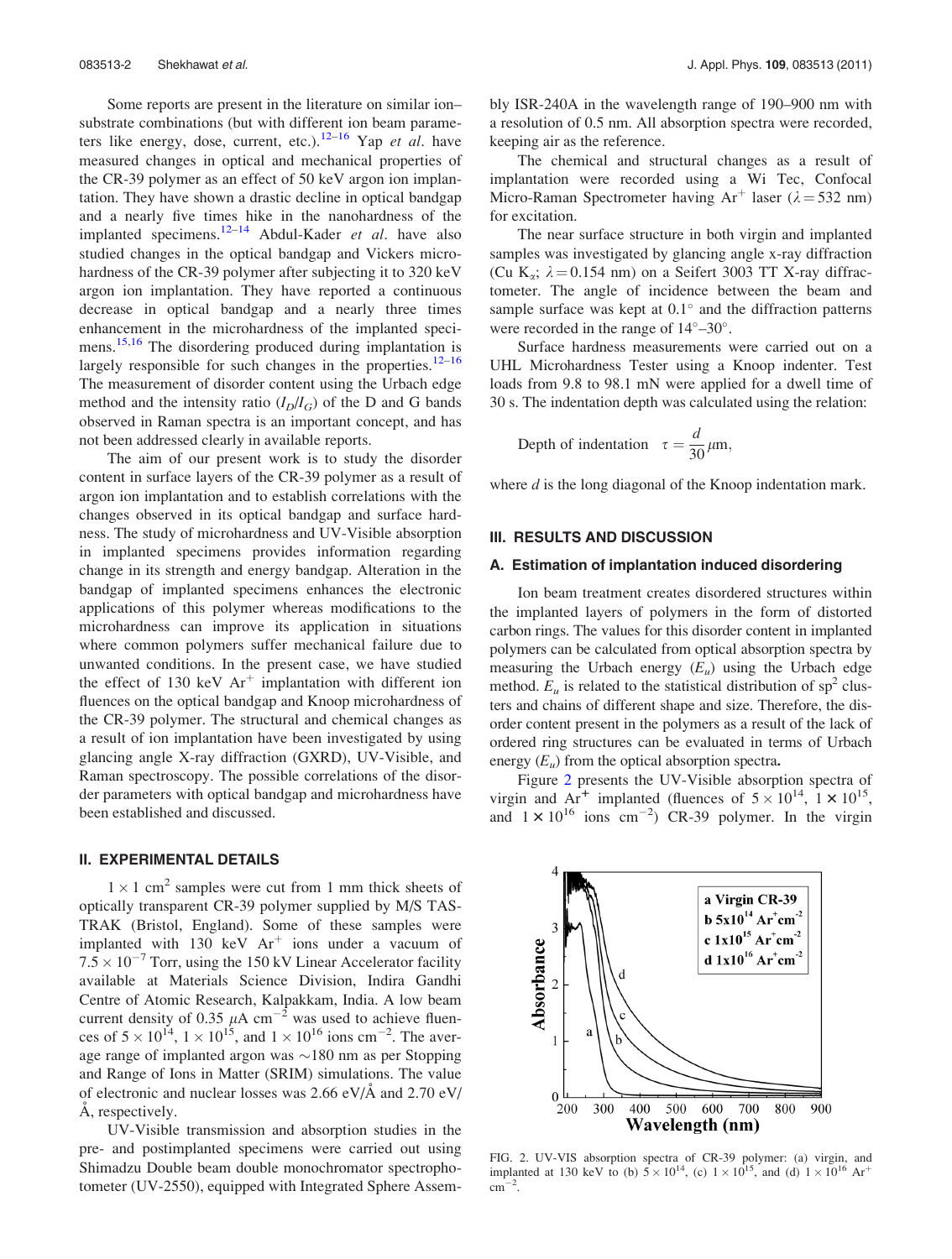CR-39 sample, two absorption bands are observed at 208 and 240 nm. These bands generally arise from  $n \rightarrow \pi^*$  and  $\pi \rightarrow \pi^*$  transitions taking place as a result of the double bonds between carbon and oxygen with the lone pair of electrons present on oxygen.<sup>[17](#page-8-0)</sup>

After  $Ar^+$  implantation, the two bands in the virgin sample merge to one band with increased intensity and absorption spectra that shows a shift of the absorption edge from ultraviolet to the visible region. In the UV-VIS spectrum of the implanted CR-39 (Fig. [2,](#page-2-0) curves b, c, and d), the sharpness of the band edge is destroyed and as a result the edge flattens out with increasing ion fluence. The experimental data after  $Ar^+$  implantation in Fig. [2](#page-2-0) indicate an exponential tail extending below the bandgap edge. Ion implantation creates dangling bonds, free radicals, and saturated bonds resulting in disorder accumulation in the implanted matrix in the form of localized states between bandgap levels. These irregularities in the bandgap level of the polymers are usually depicted in terms of Urbach energy.<sup>[18](#page-8-0)</sup> The Urbach energy  $E_u$ is the width of the absorption edge and is a measure of the disorder content.<sup>[19](#page-8-0)</sup> Below the bandgap edge, the subedge exponential absorption corresponds to the Urbach edge. $^{20}$  $^{20}$  $^{20}$ The Urbach energy can be obtained by the Urbach edge method $^{21}$  $^{21}$  $^{21}$  using the following equation:

$$
\alpha(v) = \alpha_{00} \exp\left[\frac{hv - E_{00}}{E_u}\right],\tag{1}
$$

where  $\alpha$  is optical absorption coefficient, hv is the energy of the incident photon corresponding to the exponential subedge below the bandgap edge in the absorption spectra,  $E_u$  is the Urbach energy, and  $E_{00}$  and  $\alpha_{00}$  are fitting parameters.  $E_u$  is calculated as the reciprocal of the slope from the linear fit of a semilog plot of  $\alpha(v)$  vs hv. All such plots for the virgin state and the different implantation doses in CR-39 (curves a, b, c, and d) have been depicted in Fig. 3.

A sharp increase in the value of Urbach energy from 0.77 eV (virgin sample) to 1.48 eV (at a fluence of  $10^{16}$  Ar<sup>+</sup>  $\text{cm}^{-2}$ ) has been observed. As Urbach energy is a measure of disorder content, $^{19}$  $^{19}$  $^{19}$  therefore, it can be inferred from Fig. 3



FIG. 3. Plots of  $ln(x)$  vs (hv) used to determine the Urbach energy in CR-39 polymer: (a) virgin, and implanted at 130 keV to (b)  $5 \times 10^{14}$ , (c)  $1 \times 10^{15}$ , and (d)  $1 \times 10^{16}$  Ar<sup>+</sup> cm<sup>-2</sup>.

that disorder in the form of localized states within the band tails of electronic states is enhanced with increased ion fluence. The extrapolations to higher energy of the absorption edge data (curves a, b, c, and d in Fig. 3) converge to a focal point called the Urbach focus, described by the coordinates  $(E_{00}, \alpha_{00})$ .<sup>[21](#page-8-0)</sup> The results are shown in Fig. 3 as the solid lines and their converging point has been found to be approximately  $(E_{00}, \alpha_{00}) = (5.83 \pm 0.01 \text{ eV}, 205 \text{ cm}^{-1})$ . The energy corresponding to the Urbach focus seems to indicate the value of energy in a nearly disorder-free material. In the present case the disordering has been induced by varying doses of implantation and has been compared with the values corresponding to unimplanted specimens of polymer materials. The Urbach focus arises due to a mathematical result of the fact that the Urbach slope and the optical bandgap in the polymeric matrix both depend in the same way on the activity of the phonon modes.<sup>2</sup>

To study the effect of disorder accumulation in the form of localized states within the band tails on the optical properties of implanted specimens, the optical bandgap from the UV-Visible absorption spectra has been calculated using Tauc's relation:<sup>[20](#page-8-0)</sup>

$$
(\alpha h v)^{1/2} \alpha (h v - E_{\text{opt}}). \tag{2}
$$

Here  $hv$  is the energy of the incident photon corresponding to the fundamental absorption edge and  $E_{opt}$  is the optical bandgap. For the determination of optical bandgap,  $(\alpha h v)^{1/2}$ was plotted as a function of photon energy  $(hv)$ , taking into account the linear portion of the fundamental absorption edge of the UV-VIS spectra (curves a–d in Fig. [2\)](#page-2-0). Figure 4 shows the bandgap plots of virgin and implanted (at different fluences) CR-39 polymer, and the results are presented in Table [I.](#page-4-0)

A continuous decline in the bandgap with increasing ion fluence has been observed. The creation of unsaturated bonds in the implanted regions generates more delocalized  $\pi$  electrons, $11,12,18$  $11,12,18$  $11,12,18$  which need less energy to promote electronic transitions between these levels. As a result the absorption



FIG. 4. Plots of  $(\alpha h v)^{1/2}$  vs  $(hv)$  used to determine optical bandgap in CR-39 polymer: (a) virgin, and implanted at 130 keV to (b)  $5 \times 10^{14}$ , (c)  $1 \times 10^{15}$ , and (d)  $1 \times 10^{16}$  Ar<sup>+</sup> cm<sup>-2</sup>.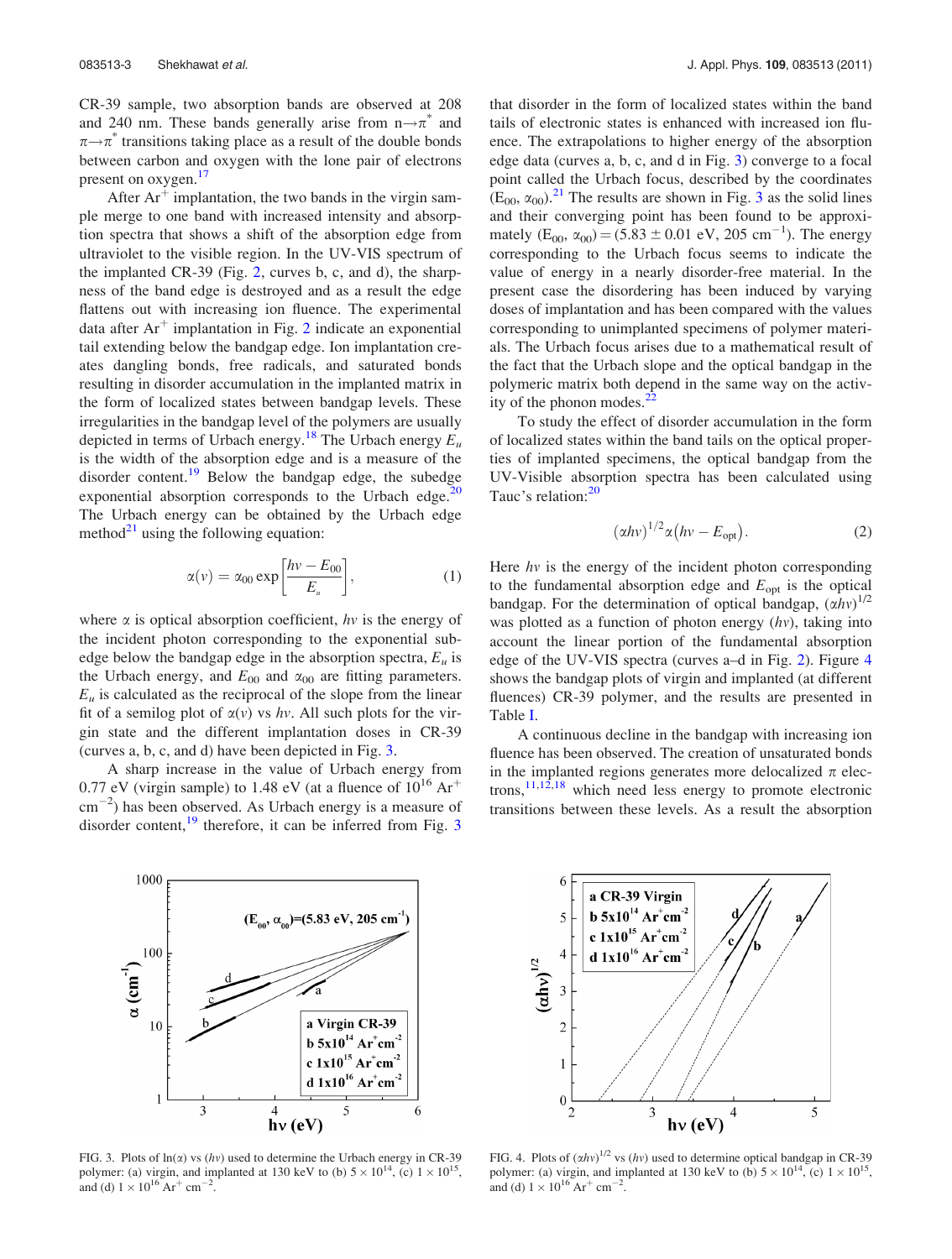<span id="page-4-0"></span>TABLE I. Variation of optical bandgap ( $E_{opt}$ ), Urbach energy ( $E_u$ ), number of carbon atoms per cluster (M), and number of carbon atoms per conjugation length.

| Fluence<br>Optical band<br>$\text{(ions cm}^{-2})$<br>gap E <sub>opt</sub> (eV) |                 | Urbach energy<br>$E_u$ (eV) | No. of carbon<br>atoms per cluster $M$ | No. of carbon atoms per<br>conjugation length $N$ |  |  |
|---------------------------------------------------------------------------------|-----------------|-----------------------------|----------------------------------------|---------------------------------------------------|--|--|
| Virgin                                                                          | $3.43 \pm 0.03$ | $0.77 \pm 0.05$             |                                        |                                                   |  |  |
| $5 \times 10^{14}$                                                              | $3.28 \pm 0.01$ | $0.90 \pm 0.02$             | $\sim$ 110                             | $\sim$ 5                                          |  |  |
| $1 \times 10^{15}$                                                              | $2.84 \pm 0.01$ | $1.18 \pm 0.04$             | $\sim$ 146                             | $\sim$ 6                                          |  |  |
| $1 \times 10^{16}$                                                              | $2.32 \pm 0.02$ | $1.48 \pm 0.02$             | $\sim$ 218                             | $\sim$ 8                                          |  |  |

edge shifts to the longer wavelength (lower energy regions) causing the reduction in bandgap.

The dependence of optical bandgap on the disordering parameter  $(E_u)$  has been established, and results are shown in Fig. 5. A linear correlation  $E_{opt} = 4.67 - 1.57 E_u$  has been obtained between the value of the Urbach energy and the optical bandgap for virgin and  $Ar^+$  implanted CR-39 specimens, as depicted in Fig. 5. The influence of  $E_u$  is nearly 1.5 times on the value of  $E_{opt}$  in the present case of CR-39 polymer. Hence, it can be inferred from the above correlation that changes in the optical bandgap are due to the disordered structure formed by the accumulation of defect states (unsaturated bonds, dangling bonds,  $\pi$  electrons, etc.) on the surface of the implanted CR-39 polymer.

The visual examination of implanted specimens indicate a sharp change in color from transparent (virgin) to dark brown at the highest fluence  $(1 \times 10^{16} \text{ Ar}^+ \text{ cm}^{-2})$ . It is clear from the transmission spectra (Fig. 6, curves b, c, and d) that the transmittance gradually decreases with increasing ion dose, which can be a result of the formation of unsaturated and conjugated bonds as an effect of disordering produced on the surface of the CR-39 polymer due to  $Ar^+$  implantation. The broken carbon-hydrogen bonds result in the formation of conjugated carbon-carbon double bonds to which surface color is sensitive. The decline in optical transmission with increasing ion dose implies growth of the carbon clusters, which are the basic absorbing centers in the implanted polymers.<sup>[10](#page-8-0)</sup> At the highest dose (Fig. 6, curve d) the UV region is almost blocked. This behavior is generally interpreted as being caused by the abrupt increase in UV absorp-



FIG. 5. Plot of Urbach's energy  $(E_u)$  vs optical bandgap  $(E_{opt})$  values for virgin and implanted CR-39 specimens.

tion as a result of the formation of conjugated bonds in polymers as an effect of implantation.<sup>[23,24](#page-8-0)</sup> The color of organic species is mainly due to the extent of conjugation in its structure.<sup>[17](#page-8-0)</sup> Hence, changes in both the optical transmission and absorption spectra indicate enhancement in conjugated bonds in implanted specimens, which may cause the change in color of these specimens.

Furthermore, the dependence of bandgap energy on the number, type, and structural arrangement of the carbon bonds in the conjugated chain structure, or per carbonaceous cluster network—whatever is formed as an effect of implantation in CR-39 polymer—can be analyzed. $25$  In the present case, as seen from SRIM calculations, both the electronic  $(2.66 \text{ eV/A})$  and nuclear  $(2.70 \text{ eV/A})$  energy losses are comparable, which gives equal probabilities of chain scissioning and cross-linking taking place. $3$  This results in the increase of conjugation length and formation of carbon clusters. The number of carbon atoms per conjugation length  $N$  can be estimated from  $E_{opt}$  values using the following relation:<sup>[26](#page-8-0)</sup>

$$
N = \frac{2\beta\pi}{E_{\text{opt}}}.\tag{3}
$$

During implantation these carbon atoms couple together and give rise to a carbonaceous network in the form of carbon clusters. The number of carbon atoms present per cluster, assuming that the structure of the cluster is like a buckminsterfullerene, i.e.,  $C_{60}$  ring, in these structures can be calcu-lated by the following formula:<sup>[27](#page-8-0)</sup>



FIG. 6. UV-VIS transmission spectra of CR-39 polymer: (a) virgin, and implanted at 130 keV to (b)  $5 \times 10^{14}$ , (c)  $1 \times 10^{15}$ , and (d)  $1 \times 10^{16}$  Ar<sup>+</sup>  $\mathrm{cm}^{-2}$ .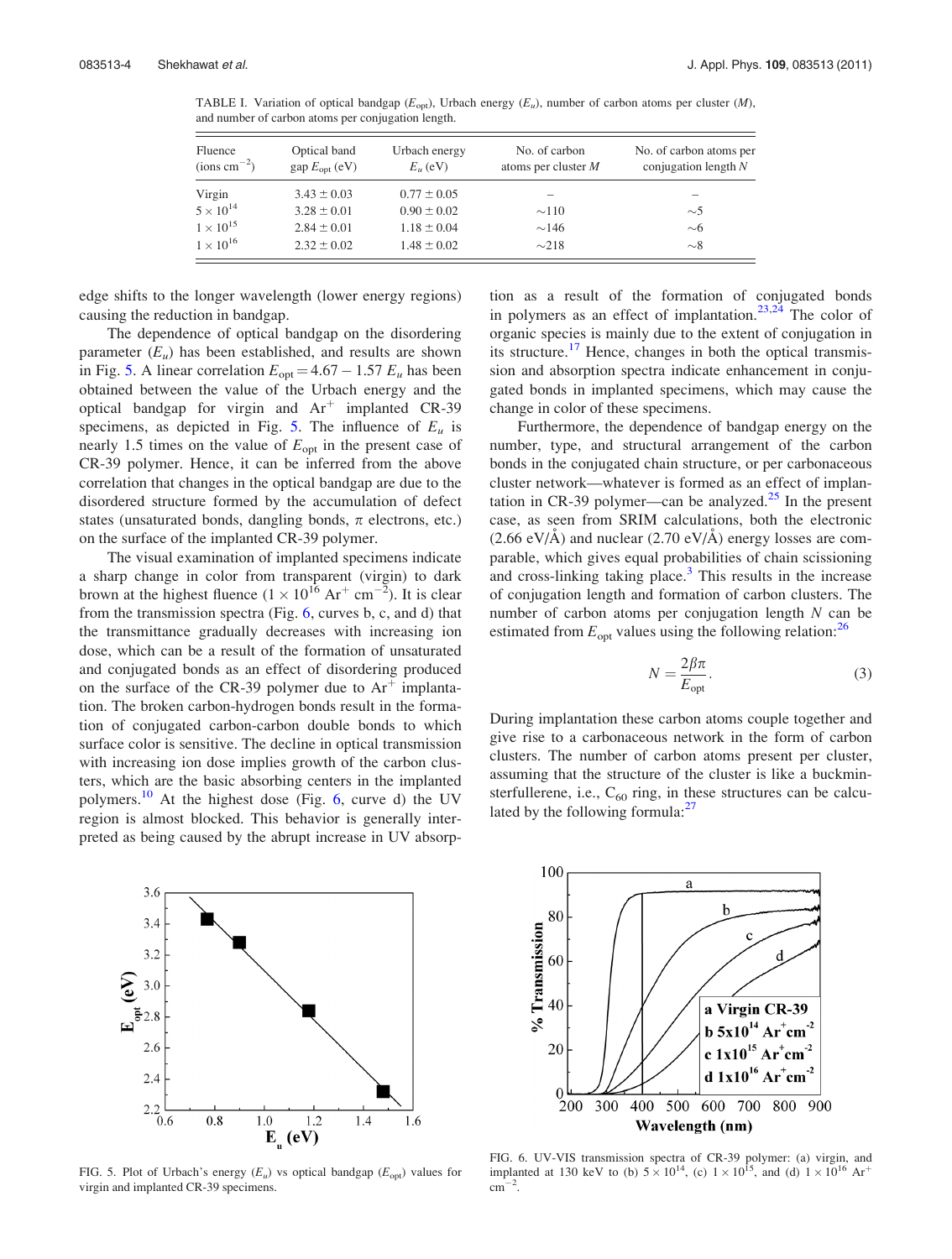$$
E_{\rm opt} = \frac{34.3}{\sqrt{M}},\tag{4}
$$

where  $M$  is the number of carbon atoms per cluster. The number of carbon atoms per conjugation length and number of carbon atoms per cluster have been calculated from the above formula, and values are shown in Table [I.](#page-4-0)

The determination coefficient was  $\sim 0.99$  for all the calculations. Table [I](#page-4-0) indicates an increase in the disordering parameter and conjugation length with simultaneous clustering of carbon atoms in the CR-39 polymer after ion implantation and, hence, supports the change in color and decrease in bandgap of the implanted specimens.

The virgin and implanted CR-39 specimens were further characterized using Raman spectroscopy and x-ray diffraction techniques. The results of Raman spectroscopy give additional details on damage accumulation in the implanted specimens in the form of carbon clustering, whereas the results of x-ray diffraction only detect the increase in disorder content with increasing ion fluence.

#### B. Evaluation of implanted/damaged layers through Raman analysis

The structure of virgin and implanted CR-39 samples was determined using the Raman spectroscopic technique. Figure 7 shows the Raman spectra of virgin and implanted CR-39 samples. Raman spectra of the virgin CR-39 sample (Fig. 7, curve a) contains several peaks at 820, 891, 961, 1032, 1130, 1292, 1461, 1644, 1744, 2913, and 2962 cm<sup>-1</sup>. The highest intensity bands at 2913 and 2962  $\text{cm}^{-1}$  are due to  $sp<sup>3</sup>$  C-H stretching, whereas strong intensity bands at 1032, 1130, and 1292  $\text{cm}^{-1}$  can be attributed to the C-O-C stretching vibrations. The other strong intensity band at 1461  $cm^{-1}$  is due to CH<sub>3</sub> deformation. The medium intensity bands at 820, 891, and 961  $cm^{-1}$  originate from C-H out-



FIG. 7. Raman spectra of CR-39 polymer: (a) virgin, and implanted at 130 keV to (b)  $5 \times 10^{14}$ , (c)  $1 \times 10^{15}$ , and (d)  $1 \times 10^{16}$  Ar<sup>+</sup> cm<sup>-2</sup>.

of-plane bending modes, while the bands appearing at 1644 and 1744 cm<sup>-1</sup> mark the presence of  $C = C$  and  $C = O$ stretching. $28$  The presence of all these bands confirms the fundamental monomer structure of the CR-39 polymer.<sup>[11](#page-8-0)</sup> After argon ion implantation all these bands disappear, which indicates polymer chain scissioning. The disappearance of all these bands as a result of implantation points toward the reduction of hydrogen content and evolution of gaseous products from the surface of the CR-39 polymer. $11,29,30$ 

As a result of implantation, the appearance of two bands at 1597  $cm^{-1}$  and at 1363  $cm^{-1}$  has been observed. These two bands are named graphitelike G and disorder D bands of the disordered carbon structure.<sup>[11,29](#page-8-0)–[32](#page-8-0)</sup> The G band corresponds to the optically allowed  $E_{2g}$  zone center mode of graphite whereas the D peak around 1363  $cm^{-1}$ is a breathing mode of  $A_{1g}$  symmetry involving phonons near the K zone boundary. This mode (D band) is forbidden in perfect graphite and only becomes active in the presence of disorder.[33](#page-8-0) The G band belongs to the in-plane bondstretching motion of pairs of C  $sp<sup>2</sup>$  atoms, whereas the D band is an indication that the  $sp^2$  sites are organizing into graphitic rings.<sup>[31](#page-8-0),[32](#page-8-0)</sup>

All the curves of implanted spectra (curves b, c and d in Fig. 7) show a second-order Raman feature at nearly 2750  $cm^{-1}$  which is assumed to be a counterpart of the 1363  $cm^{-1}$  $(2 \times 1363)$  band.<sup>[33,34](#page-8-0)</sup> The appearance of this band may be due to the formation of graphitic clusters on the order of nanometers in implanted regions. Indication of strong photoluminescence (PL) can be seen from the Raman spectra of implanted specimens. This may be ascribed to the increase in defect density in the CR-39 polymer caused by the implantation of energetic particles. $35$  This PL intensity can be predicted using the ratio of the slope of the Raman spectra to the fitted intensity of the G peak. $^{34}$  $^{34}$  $^{34}$  It is clear from Fig. 7 (curves b, c, and d) that the slope of the Raman spectra decreases with an increase in ion fluence, which points toward the reduction in PL intensity. This continuous decrease in PL intensity with increasing ion fluence may be due to the production (creation) of nonradiative recombination sites (e.g., dangling bonds) formed as a result of the decrease in hydrogen concentration on the surface of implanted speci-mens.<sup>[36](#page-8-0)</sup> To analyze structural changes in the implanted specimens, all the Raman spectra were fitted with Gaussian following background subtraction. After deconvolution with Gaussian fit, the D and G bands were exactly separated in the spectrum (see Fig. [8\)](#page-6-0). Different parameters such as positions and intensities of D and G bands were calculated from these deconvoluted curves and are given in Table [II](#page-6-0).

It is clear from Table [II](#page-6-0) that the ratio of relative intensities of the D and G bands  $(I_D/I_G$  ratio) increases with increasing ion fluence. Because the D peak corresponds to an increase in the amount of unorganized carbon in the implanted specimens and a decrease in the crystallite size of graphitic zones, therefore, an increase in  $I_D/I_G$  ratio indicates enhancement in the disorder content in implanted specimens with increasing ion fluence. This result is consistent with the increase in disorder parameter  $(E_u)$  calculated from UV-VIS analysis. It is clear from Table  $II$  that the width of the  $D$  peak increases with a simultaneous decrease in the width of G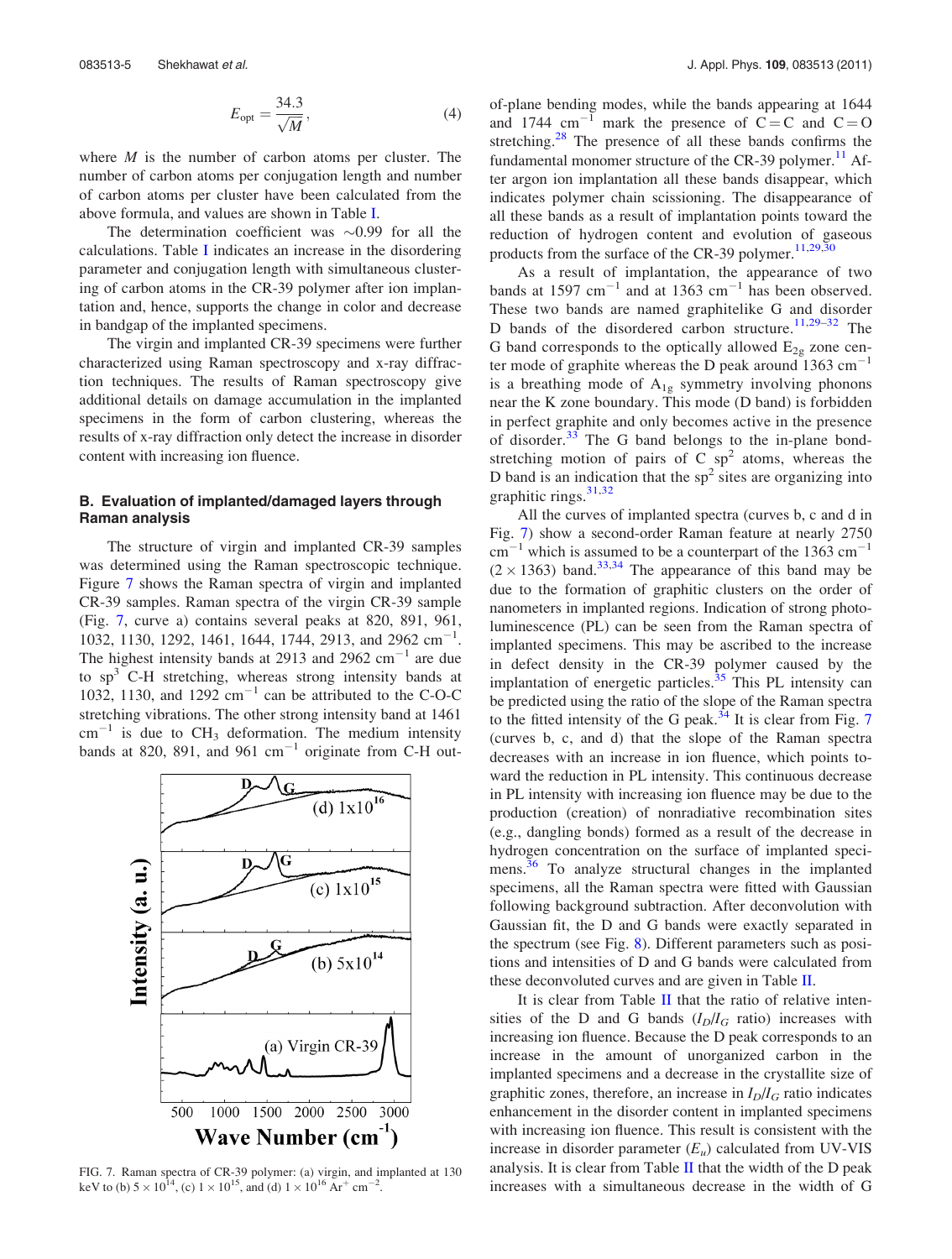<span id="page-6-0"></span>

FIG. 8. Deconvoluted Raman spectra of CR-39 polymer implanted at 130 keV to  $5 \times 10^{14}$ ,  $1 \times 10^{15}$ , and  $1 \times 10^{16}$  Ar<sup>+</sup> cm<sup>-2</sup> .

peak. This indicates that more  $sp<sup>2</sup>$  C atoms are organizing into rings (carbon clusters) with increasing disorder.

The crystallite size  $L_a$  (in nm) of graphitic zones for disordered amorphous carbon materials can be calculated using the  $I_D/I_G$  ratio from the relation: <sup>[34,37,](#page-8-0)[38](#page-9-0)</sup>

$$
L_a = \frac{4.95}{I_D/I_G}.
$$
 (5)

The values of crystallite size calculated from the above formula are given in Table II. A continuous decline in crystallite size with increasing ion fluence has been observed. This also supports the increase in unorganized carbon with increasing ion fluence in the graphitic layers formed on the surfaces of implanted CR-39 specimens and, hence, supports enhancement in disorder content. The results of Raman analysis also point toward the formation of disordered graphitic zones on the surface of implanted specimens. Because it indicates the formation of carbon clusters in implanted regions, this study also supports the change in color and decline in bandgap of implanted samples with increasing ion fluence.

A correlation between both of the disordering parameters ( $E_u$  and  $I_D/I_G$  ratio) has been established, and results are shown in Fig. 9. A linear correlation,  $E_u = 1.72 I_D/I_G - 0.41$ has been obtained between the value of the Urbach energy and the  $I_D/I_G$  ratio for Ar<sup>+</sup> implanted CR-39 specimens with varying doses, as depicted in Fig. 9. The dependence of optical bandgap on the disordering parameter  $(I_D/I_G$  ratio) for implanted specimens has also been established and, results



FIG. 9. Plots of  $I_D/I_G$  ratio vs optical bandgap ( $E_{\text{opt}}$ ) and Urbach energy  $(E_u)$  values, respectively, for implanted CR-39 specimens at varying doses.

are shown in Fig. 9. A linear correlation  $E_{opt} = 5.45 - 2.82$  $I_D/I_G$  has been obtained between the value of the optical bandgap and  $I_D/I_G$  ratio for Ar<sup>+</sup> implanted CR-39 specimens as depicted in Fig. 9. The influence of  $I_D/I_G$  ratio is nearly 1.7 times on  $E_u$  and 3 times on  $E_{\text{opt}}$ , respectively, in the present case of implanted CR-39 polymeric samples. Hence, it can be inferred from the above correlations that changes in the optical bandgap are due to the disordered graphitic structure formed by the clustering of carbon atoms on the surface of implanted CR-39 polymer.

#### C. Analysis of disorder accumulation by x-ray diffraction method

The study of x-ray diffraction patterns of virgin and implanted CR-39 specimens reveals the disordering present in the structure. The XRD patterns of virgin and argon implanted CR-39 samples with different fluences are shown in Fig. [10](#page-7-0). It can be seen clearly from Fig. [10](#page-7-0) (curve a) that the XRD spectra of the virgin CR-39 sample mainly consist of a broad peak extending from  $14^{\circ}-27^{\circ}$  and nearly centered at 20.33°. This kind of feature is generally seen in the x-ray diffraction patterns of amorphous polymers and is termed an amorphous halo. $39-41$  Therefore, the structure and shape of the diffraction pattern of the virgin CR-39 sample indicate that it is amorphous in nature. Only small changes were obtained in the XRD pattern of the implanted samples. After implantation with a dose of  $10^{15} \text{ Ar}^+ \text{ cm}^{-2}$ , a slight decrease in the intensity of this halo (curve b) has been observed. The peak intensity of this amorphous halo further decreases with increase in ion fluence (curve c). This decline in the intensity of the amorphous halo with varying ion fluence indicates the

TABLE II. Values of position and intensity of D and G bands calculated from the deconvoluted Raman and value of crystallite size calculated from intensity ratio of D and G bands of implanted CR-39 specimens.

| Sample<br>$(ions cm-2)$ | Center of<br>D band | Center of<br>G band | Width of<br>D band $\text{(cm}^{-1})$ | Width of<br>G band $\text{(cm}^{-1})$ | Peak Intensity<br>of D band | Peak Intensity<br>of G band | $I_D/I_G$ | Crystallite<br>$size$ (nm) |
|-------------------------|---------------------|---------------------|---------------------------------------|---------------------------------------|-----------------------------|-----------------------------|-----------|----------------------------|
| $5 \times 10^{14}$      | 1358                | 1589                | 263                                   | 96                                    | 1203.7                      | 1549.7                      | 0.77      | 6.43                       |
| $1 \times 10^{15}$      | 1381                | 1595                | 295                                   | 87                                    | 1930.3                      | 2082.1                      | 0.93      | 5.32                       |
| $1 \times 10^{16}$      | 1373                | 1593                | 323                                   | 83                                    | 4212.6                      | 3799.9                      | l.11      | 4.46                       |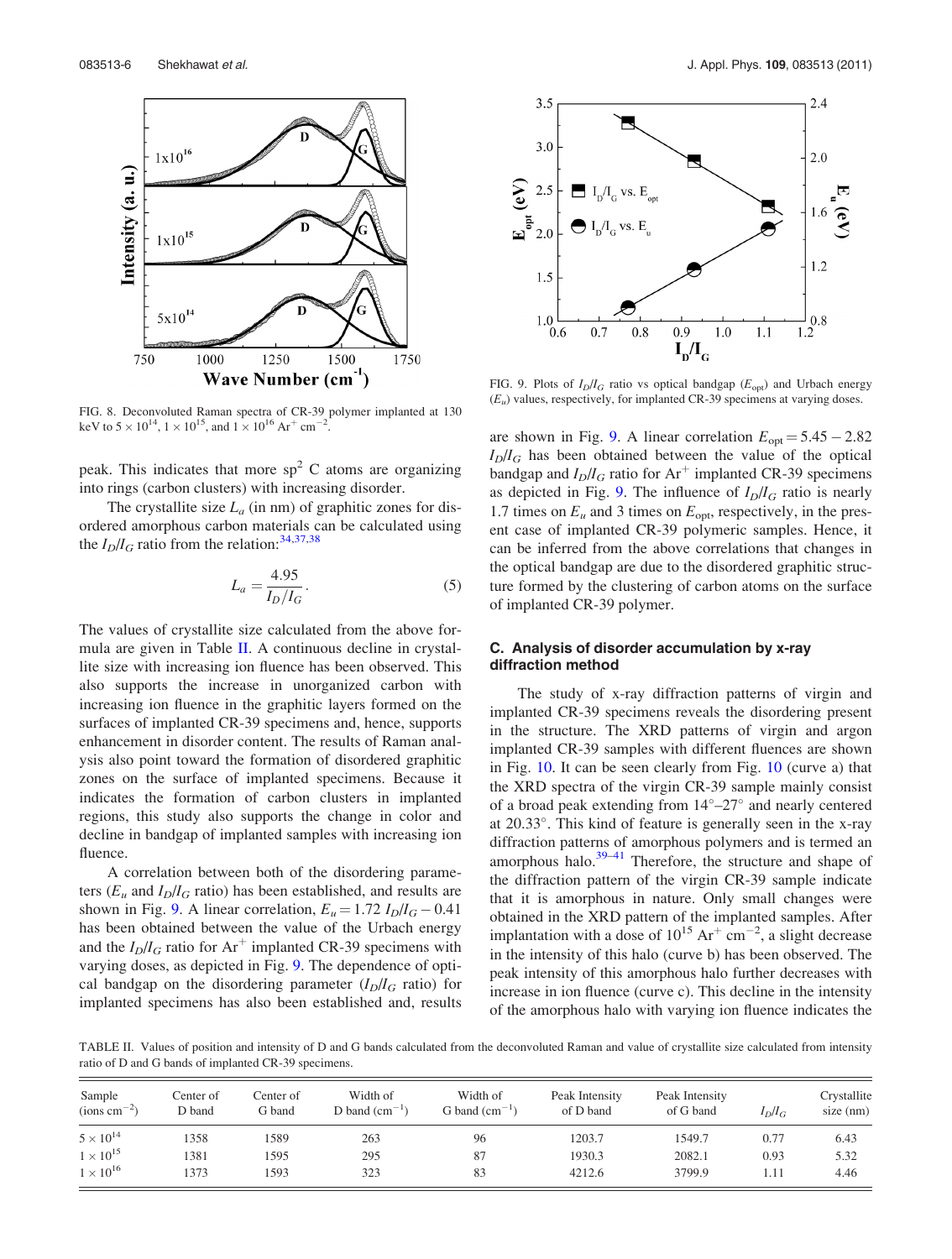<span id="page-7-0"></span>

FIG. 10. GXRD patterns of CR-39 polymer: (a) virgin, and implanted at 130 keV to (b)  $10^{15}$  and (c)  $10^{16}$  Ar<sup>+</sup> cm<sup>-2</sup>.

enhancement in structural disorder inside the polymeric matrix as an effect of ion implantation. $42-44$ 

The results of XRD analysis are in agreement with enhancement in disorder parameters ( $E_u$  and  $I_D/I_G$  ratio) with increasing ion fluence.

#### D. Microhardness analysis

The change in Knoop microhardness with different applied loads in the CR-39 polymer due to  $Ar^+$  implantation with increasing ion fluence is shown in Fig. 11. It is clear from Fig. 11 that Knoop microhardness number (KHN) increases with increasing ion fluence and at the highest fluence of  $1 \times 10^{16}$  Ar<sup>+</sup> cm<sup>-2</sup>, the value of KHN becomes nearly seven times that of the virgin CR-39 polymer at the applied load of 9.8 mN. Figure 12 shows the changes in microhardness with penetration depth corresponding to different applied loads for CR-39 samples. Figure 12 (curve a) indicates that the surface hardness of the pristine CR-39 sample was almost the same up to the 2.9  $\mu$ m (depth of indentation at highest load) level. But after  $Ar^+$  implantation, Knoop microhardness varies with the depth of indentation corresponding to different applied loads and it is maximum, nearly seven times its original value, at a depth of 0.35  $\mu$ m with a load of 9.8 mN for the highest ion fluence  $(1 \times 10^{16} \text{ Ar}^+ \text{ cm}^{-2})$ . The



FIG. 11. Hardness–load curves of (a) virgin, and implanted at 130 keV to (b)  $5 \times 10^{14}$ , (c)  $1 \times 10^{15}$ , and (d)  $1 \times 10^{16}$  Ar<sup>+</sup> cm<sup>-2</sup>.



FIG. 12. Hardness–depth profile of (a) virgin, and implanted at 130 keV to (b)  $5 \times 10^{14}$ , (c)  $1 \times 10^{15}$ , and (d)  $1 \times 10^{16}$  Ar<sup>+</sup> cm<sup>-2</sup>.

measured hardness is not the true hardness of the implanted layer itself but is given by the deformation stress of the modified surface layer. With an increase in load the depth of indentation increases and becomes more than the thickness of implantation-modified layers, causing more contribution from the substrate and, hence, lowering the hardness values nearer to the unimplanted specimen, as seen in Figs. 11 and 12.

At higher loads when the indenter penetrates beyond the implantation-modified layers, microhardness values suddenly drop as a soft cover comes in the way of the indenter. This implies that the measured hardness values at these loads are somewhat less than the value of the original modified layer.<sup>4</sup> The change in hardness of implanted specimens may be due to the structural and bonding changes which are taking place inside the polymeric specimen due to ion implantation.

In the present case, the dependence of the Knoop microhardness number (KHN) at the applied load of 9.8 mN for virgin and implanted (with varying doses) CR-39 polymer on the disorder parameter  $E_u$  and the intensity ratio  $(I_D/I_G)$  of D and G bands observed in the Raman spectra, respectively, has been established, and results are presented in Fig. 13.



FIG. 13. Plots of Urbach energy  $(E_u)$  and  $I_D/I_G$  ratio, respectively, vs KHN (GPa) values at the applied load of 9.8 mN for virgin and implanted CR-39 polymer.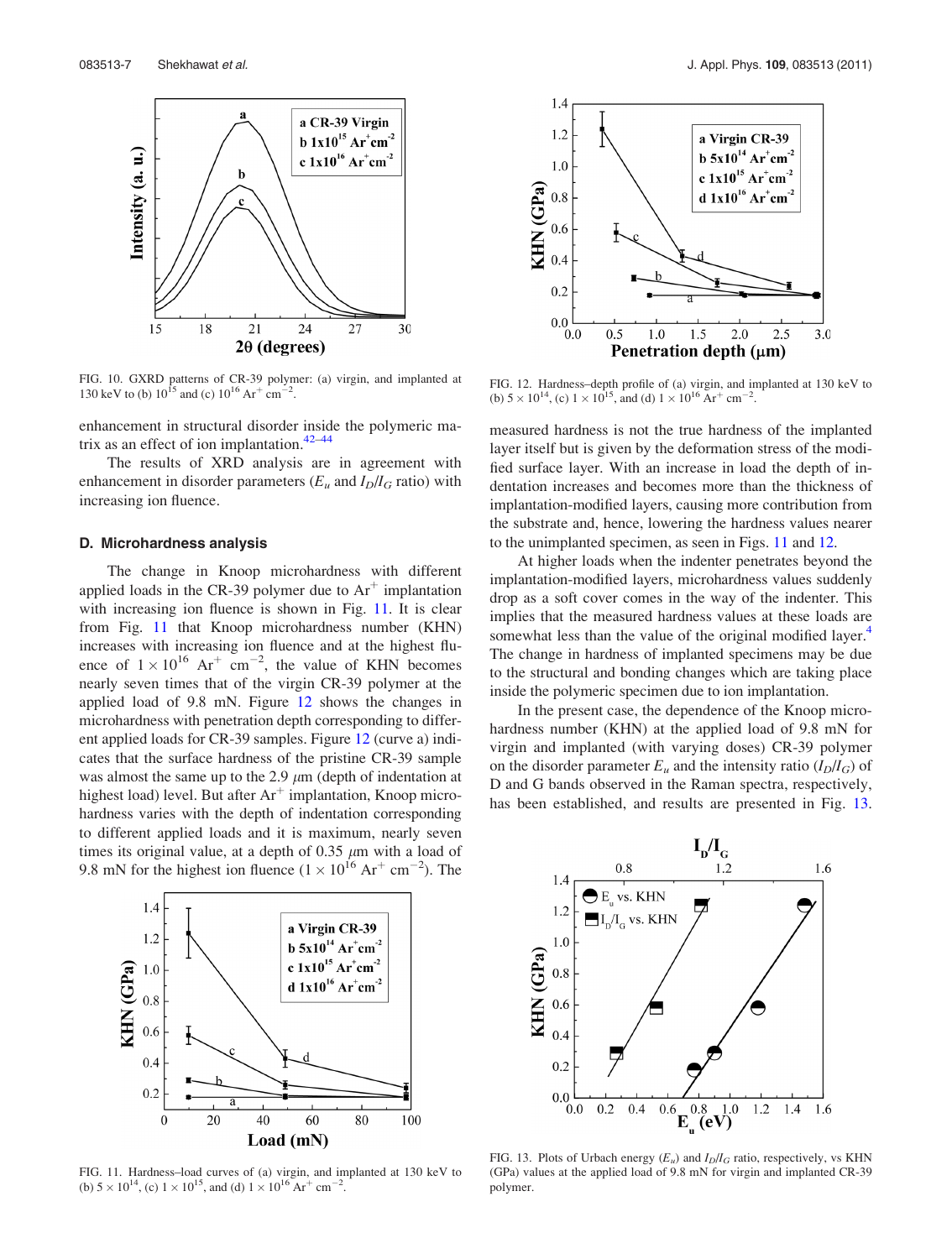<span id="page-8-0"></span>Linear correlations of the types KHN =  $1.48$  E<sub>u</sub>  $- 1.02$  and KHN = 2.81  $(I_D/I_G)$  – 1.93, respectively, in these cases have been found, as depicted in Fig. [13](#page-7-0). From theses correlations the dependence of KHN on disordering produced due to implantation is clearly signified.

Significant effects of ion bombardment in polymers are ionization and bond breakage, leading to cross-linking, branching, chain scission accompanied by radical formation, and gas evolution.<sup>12–14</sup> The main factor that plays a key role in the enhancement of the Knoop microhardness is the creation via cross links of carbon-rich clusters with disordered graphite structure in the implanted surface, which is supposed to be very hard compared with a purely graphitic structure.<sup>[45](#page-9-0)</sup> The bathochromic shift of the absorption spectra (Fig. [2\)](#page-2-0), increase in Urbach energy, and continuous reduction in the values of the optical bandgap (Table [I](#page-4-0)) indicate the formation of a three-dimensional network of conjugated bonds and carbon clusters. Furthermore, the increase in the  $I_D/I_G$  ratio (Table [II\)](#page-6-0) gives an idea about the formation of disordered graphitelike structure having distorted carbon rings in it. X-ray diffraction also gives signs of increase in disorder in implanted specimens. Hence, the outcome of all the characterization techniques discussed in the above sections proposes the idea of the formation of disordered/distorted carbon clusters in implanted specimens and, hence, supports the increase in Knoop microhardness values with increase in  $Ar^+$  ion fluence in the CR-39 polymer.

#### IV. CONCLUSIONS

The presence of disorder on the surface of  $Ar<sup>+</sup>$ implanted CR-39 polymer has been corroborated using UV-VIS, Raman, and x-ray diffraction techniques. A sharp increase in the value of disorder (Urbach energy) from 0.77 eV (virgin sample) to 1.48 eV (at a fluence of  $10^{16}$  Ar<sup>+</sup>  $\text{cm}^{-2}$ ) has been observed using UV-VIS absorption spectroscopy. The disorder in the structure of the implanted specimens was further indicated by the appearance of disorder (D band) of amorphous carbon in the Raman spectra of implanted specimens. The linear dependence of optical bandgap ( $E_{opt}$ ) with disorder content ( $E_u$ ) has been observed and the influence of  $E_u$  is nearly 1.5 times on  $E_{opt}$ . Furthermore,  $E_{opt}$  correlates linearly with the  $I_D/I_G$  ratio, the influence of which is found to be nearly 3 times on it.

The increase in Knoop microhardness number (KHN) is correlated linearly with the disorder parameter  $E_u$  and the intensity ratio  $(I_D/I_G)$ . These correlations clearly signify the dependence of KHN on the disordering produced due to implantation. The outcome of all the characterization techniques indicates an increase in disordering parameter and conjugation length with simultaneous clustering of carbon atoms in the CR-39 polymer after ion implantation and, hence, supports the change in properties of the implanted specimens.

#### ACKNOWLEDGMENTS

The authors are thankful to the Department of Science and Technology (DST), New Delhi, India, and UGC-DAE Consortium for Scientific Research, Mumbai Centre, Bhabha Atomic Research Centre, Mumbai, India, for providing kind support. One of the authors (N.S.) is thankful to the Council of Scientific and Industrial Research, India for providing the kind financial support in the form of a Senior Research Fellowship (SRF). The authors are also thankful to Mr. Arun Kumar, Materials Science Division, IGCAR, Kalpakkam, India for his kind help during implantation.

- <sup>1</sup>M. Chanda and S. K. Roy, Industrial Polymers, Specialty Polymers, and their Applications (CRC, Taylor & Francis, Boca Raton, FL, 2009).
- <sup>2</sup>P. A. Tres, Designing Plastic Parts for Assembly, 6th ed. (Hanser Gardner, Cincinnati, OH, 2006).
- <sup>3</sup>D. Fink, Fundamentals of Ion-Irradiated Polymers (Springer-Verlag, Berlin, 2004).
- <sup>4</sup>R. J. Rodriguez, A. Medrano, J. A. Garcia, G. G. Fuentes, R. Martinez, and J. A. Puertolas, [Surf. Coat. Technol.](http://dx.doi.org/10.1016/j.surfcoat.2006.12.030) 201, 8146 (2007).
- <sup>5</sup>A. Turos, A. M. Abdul-Kader, R. Ratajczak, and A. Stonert, [Vacuum](http://dx.doi.org/10.1016/j.vacuum.2009.01.021) 83, S54 (2009).
- <sup>6</sup>A. M. Visco, L. Torrisi, N. Campo, and A. Picciotto, [Int. J. Polymer Anal.](http://dx.doi.org/10.1080/10236660903518880) [Char.](http://dx.doi.org/10.1080/10236660903518880) 15, 73 (2010).
- $A^7$ A. Kondyurin and M. Bilek, Ion Beam Treatment of Polymers, Applications Aspects from Medicine to Space, 1st ed. (Elsevier, Amsterdam, 2008).
- ${}^{8}E$ . H. Lee, Nucl. Instr. Methods Phys. Res. B 29,151 (1999).
- <sup>9</sup>A. Mackova, V. Havranek, V. Svorcık, N. Djourelov, and T. Suzuki, [Nucl.](http://dx.doi.org/10.1016/j.nimb.2005.06.124)
- [Instr. Methods Phys. Res. B](http://dx.doi.org/10.1016/j.nimb.2005.06.124) 240, 245 (2005). <sup>10</sup>V. N. Popok, I. I. Azarko, and R. I. Khaibullin, [Tech. Phys.](http://dx.doi.org/10.1134/1.1470595) 72, 459
- (2002).  $11T$ . Sharma, S. Aggarwal, A. Sharma, S. Kumar, D. Kanjilal, S. K. Desh-<br>pande, and P. S. Goyal, J. Appl. Phys.  $102$ , 063527 (2007).
- $12E^2$ . Yap, D. G. McCulloch, D. R. McKenzie, M. V. Swain, L. S. Wielunski,
- and R. A. Clissold, [J. Appl. Phys.](http://dx.doi.org/10.1063/1.367108) <sup>83</sup>, 3404 (1998). 13E. G. Gerstner, D. G. McCulloch, D. R. McKenzie, and E. Yap, [Philos.](http://dx.doi.org/10.1080/01418619908210305)
- [Mag. A](http://dx.doi.org/10.1080/01418619908210305) 79, 391 (1999).<br><sup>14</sup>L. S. Wielunski, R. A. Clissold, M. V. Swain, E. Yap, D. G. McCulloch, and D. R. McKenzie, Nucl. Instr. Methods Phys. Res. **B 127**, 698 (1999).
- $^{15}$ B. A. El-Badry, M. F. Zaki, A. M. Abdul-Kader, T. M. Hegazy, and A. A.
- Morsy, [Vacuum](http://dx.doi.org/10.1016/j.vacuum.2009.02.010) 83, 1138 (2009).<br><sup>16</sup>A. M. Abdul-Kader, B. A. El-Badry, M. F. Zaki, T. M. Hegazy, and H. M. Hashem, *Philos. Mag.* 90, 2543 (2010).
- $^{17}$ D. L. Pavia, G. M. Lampman, and G. S. Kriz, Introduction to Spectros-
- copy, 2nd ed. (Harcourt, Brace, New York, 1994).  $18A$ . Das, S. Dhara, and A. Patnaik, [Nucl. Instr. Methods Phys. Res. B](http://dx.doi.org/10.1016/S0168-583X(98)00613-2) 149,
- 
- 53 (1999). <sup>19</sup>G. Fanchini and A. Tagliaferro, [Appl. Phys. Lett.](http://dx.doi.org/10.1063/1.1776633) **85**, 730 (2004). <sup>20</sup>J. Tauc, *Amorphous and Liquid Semiconductors* (Plenum, London, 1976). <sup>21</sup>T. Datta, John A. Woollam, and W. Notohamiprodjo, Phys. Rev
- 5956 (1989).  $22$ S. R. Johnson and T. Tiedje, [J. Appl. Phys.](http://dx.doi.org/10.1063/1.359683) **78**, 5609 (1995).  $23$ I. P. Kozlov, V. B. Odzhaev, I. A. Karpovich, V. N. Popok, and D. V. Svir-
- 
- 
- idov, [J. Appl. Spectrosc.](http://dx.doi.org/10.1007/BF02675458) 65, 390 (1998).  $^{24}$ K. Sakamoto, M. Iwaki, and K. Takahashi, [J. Mater. Res.](http://dx.doi.org/10.1557/JMR.1996.0334) 11, 2656 (1996).  $^{25}$ D. Fink, W. H. Chung, R. Klett, A. Schmoldt, J. Cardoso, R. Montiel, M.
- H. Vazquez, L. Wang, F. Hosoi, H. Omichi, and P. Goppelt-Langer,
- 
- [Radiat. Eff. Defects Solids](http://dx.doi.org/10.1080/10420159508223990) 133, 193 (1995). <sup>26</sup>J. Robertson and E. P. O'Reilly, [Phys. Rev. B](http://dx.doi.org/10.1103/PhysRevB.35.2946) 35, 2946 (1987). <sup>27</sup>S. Saravanan, M.R. Anantharaman, S. Venkatachalam, and D.K. Avasthi,
- [Vacuum](http://dx.doi.org/10.1016/j.vacuum.2007.03.008) 82, 56 (2008). <sup>28</sup>D. W. Mayo, F. A. Miller, and R. W. Hannah, *Course Notes on the Inter-*
- pretation of Infrared and Raman Spectra (Wiley, New York, 2004). <sup>29</sup>K. G. Kostov, M. Ueda, I. H. Tan, N. F. Leite, A. F. Beloto, and G. F.
- Gomes, [Surf. Coat. Technol.](http://dx.doi.org/10.1016/j.surfcoat.2004.03.033) **186**, 287 (2004).<br><sup>30</sup>H. Watanabe and M. Iwaki, [Nucl. Instr. Methods Phys. Res. B](http://dx.doi.org/10.1016/S0168-583X(03)00920-0) **206**, 1106
- 
- 
- 
- 
- (2003).<br><sup>31</sup> A. Das, S. Dhara, and A. Patnaik, *[Phys. Rev. B](http://dx.doi.org/10.1103/PhysRevB.61.14095)* **59**, 11069 (1999).<br><sup>32</sup> G. R. Rao, Z. L. Wang, and E. H. Lee, [J. Mater. Res.](http://dx.doi.org/10.1557/JMR.1993.0927) **8**, 927 (1992).<br><sup>33</sup> R. J. Nemanich and S. A. Solin, *Phys. Rev. B* **20**, 392 (1 and H. J. Xu, [Surf. Coat. Technol.](http://dx.doi.org/10.1016/S0257-8972(00)01126-9) **138**, 33 (2001).  $^{36}$ C. Casiraghi, F. Piazza, A.C. Ferrari, D. Grambole, and J. Robertson,
- 
- [Diamond Relat. Mater.](http://dx.doi.org/10.1016/j.diamond.2004.10.030) 14, 1098 (2005).<br><sup>37</sup>W. H. Weber and R. Merlin, *Raman Scattering in Materials Science* (Springer, New York, 2002).